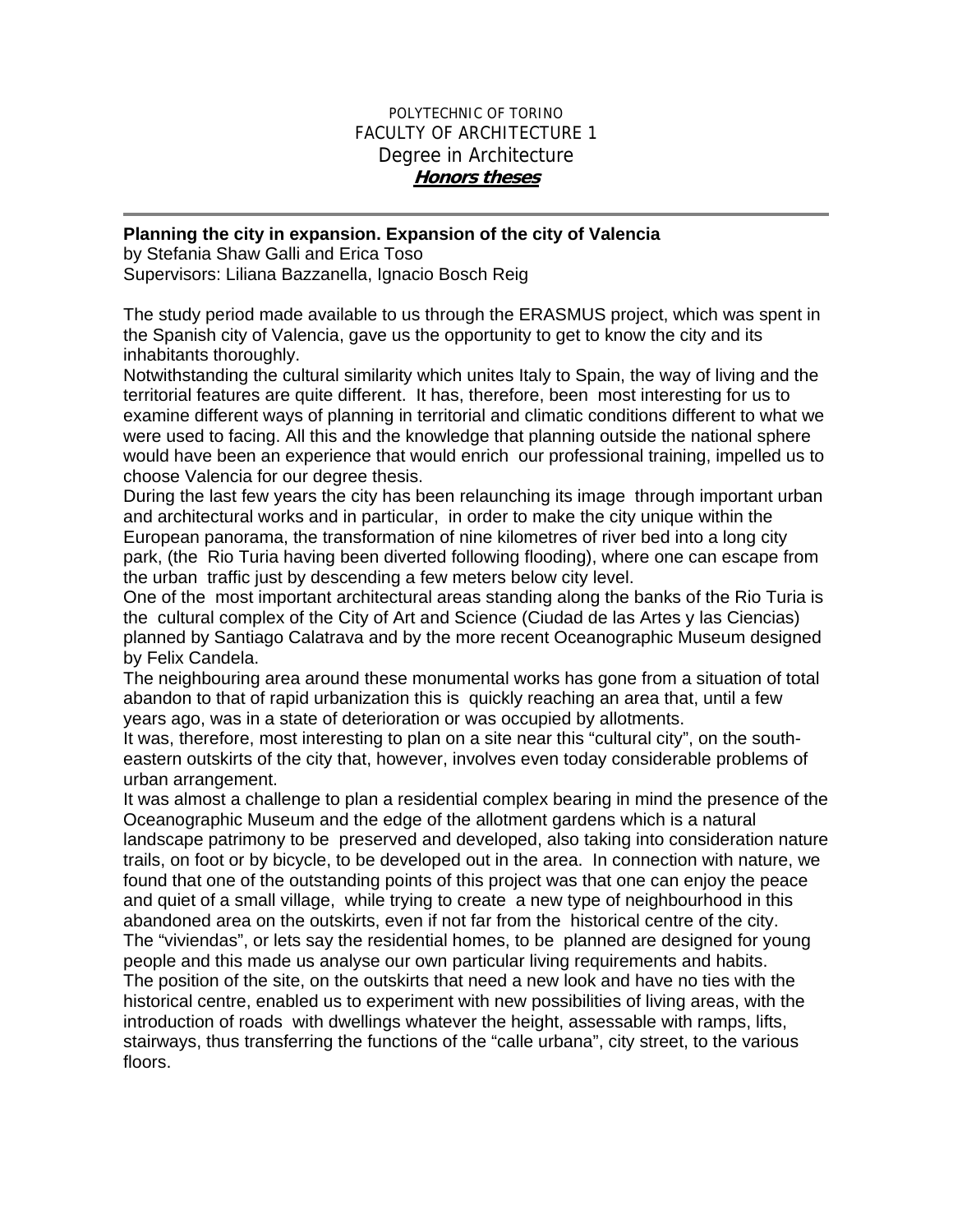

A mega structure, capable of containing residences, services and green areas, but maintaining a great permeability and close contact with park area separating them. These blocks also create a connection between the Rio Turia and the Allotment Gardens, two natural areas to be enhanced.